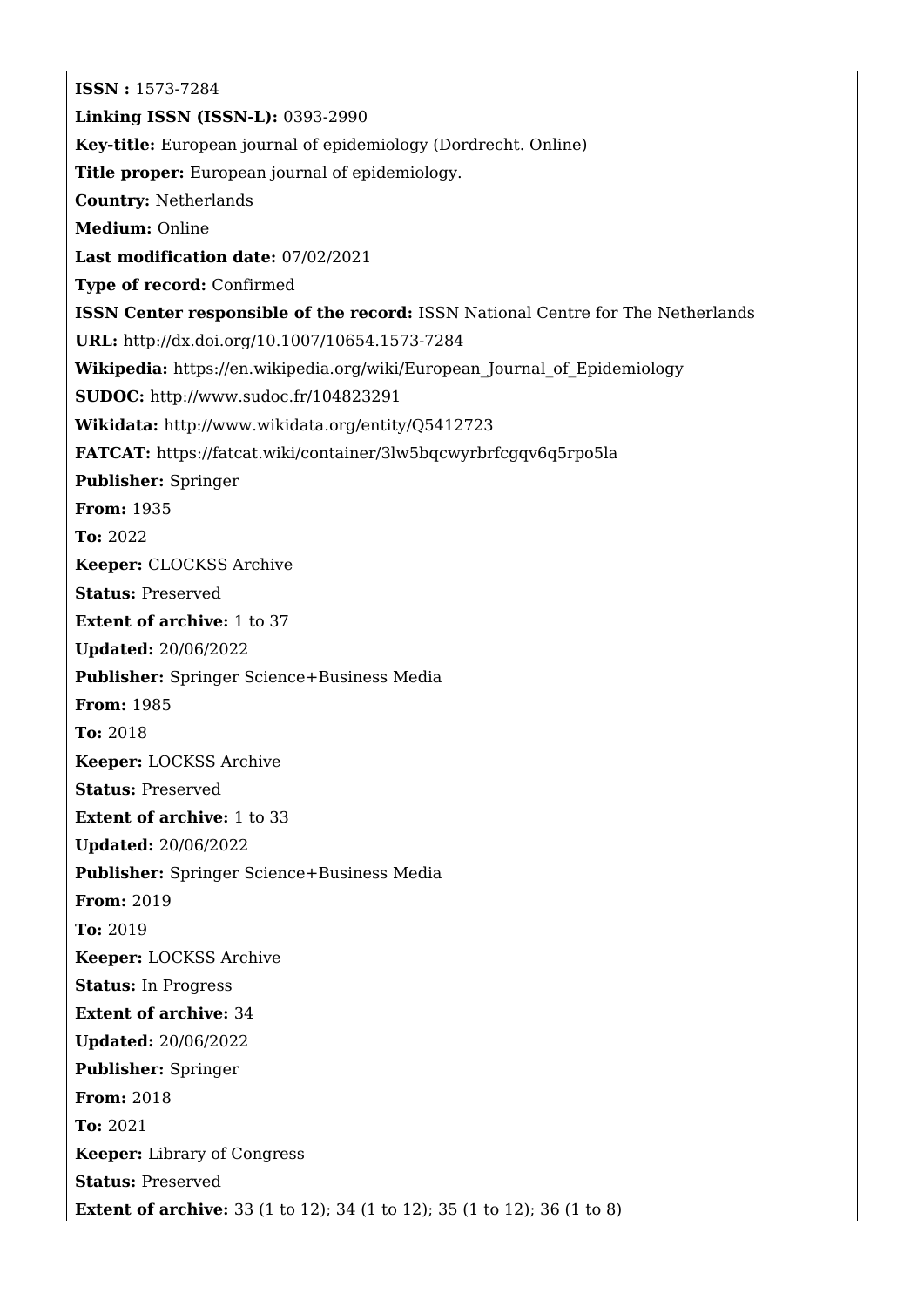## **Updated:** 08/04/2022

**Publisher:** Springer customer Service Center GmbH

**From:** 1997

**To:** 2020

**Keeper:** National Digital Preservation Program, China

**Status:** Preserved

**Extent of archive:** Preserved : 2 (1 to 9, 11, 12); 3 (1 to 9, 11, 12); 13 (1 to 8); 14 (1 to 8); 15 (1) to 9); 16 (1 to 9, 11, 12); 17 (1 to 9, 11, 12); 18 (1 to 9, 11, 12); 19 (1 to 9, 11, 12); 21 (1 to 9, 11, 12); 22 (1 to 9, 11, 12); 23 (1 to 9, 11, 12); 24 (1 to 9, 11, 12); 25 (1 to 9, 11, 12); 26 (1 to 9, 11); 27 (1 to 9, 11, 12); 28 (1 to 9, 11); 29 (1 to 9, 11, 12); 31 (1 to 6, 8, 9, 11, 12); 32 (1 to 9, 11); 33 (1 to 9, 11, 12); 34 (1 to 9, 11, 12); 35 (1 to 9, 11, 12)

**Updated:** 12/04/2022

**Publisher:** Kluwer Academic Publishers

**From:** 1997

**To:** 2019

**Keeper:** National Library of the Netherlands

**Status:** Preserved

**Extent of archive:** Preserved : 13 (2 to 8); 14 (1 to 8); 15 (1 to 10); 16 (1 to 12); 17 (1 to 12); 18 (1 to 12); 19 (1 to 11); 20 (1 to 12); 21 (1 to 13); 22 (1 to 12); 23 (1 to 12); 24 (supplement-1, 1 to 12); 25 (1 to 12); 26 (supplement-1, 1 to 12); 27 (supplement-1, 1 to 12); 28 (supplement-1, 1 to 12); 29 (1 to 12); 30 (1 to 12); 31 (supplement-1, 1 to 12); 32 (1 to 12); 33 (1 to 12); 34 (1 to 10)

**Updated:** 19/06/2022

**Publisher:** Springer

**From:** 1985

**To:** 2022

**Keeper:** Portico

**Status:** Preserved

**Extent of archive:** Preserved : 1 (1 to 4); 2 (1 to 4); 3 (1 to 4); 4 (1 to 4); 5 (1 to 4); 6 (1 to 4); 7 (1 to 6); 8 (1 to 6); 9 (1 to 6); 10 (1 to 6); 11 (1 to 6); 12 (1 to 6); 13 (1, 4 to 7); 14; 15 (1, 5, 6); 16 (2, 6, 7, 9, 12); 17 (6, 9); 18 (1, 2, 5, 11, 12); 19 (4 to 6, 8, 9); 20 (2, 10); 21 (1, 2, 4, 5, 7, 8); 22 (2 to 7, 10); 23 (1, 3); 24 (7, 8); 25 (2, 12); 26 (1, 3, 9); 27 (1, 3, 5 to 7, 11, 12); 28 (1 to 8, 11, 12); 29 (1 to 9, 11); 30 (1 to 12); 31 (1 to 12); 32 (1 to 12); 33 (1 to 12); 34 (1 to 12); 35 (1 to 12); 36 (1 to 12); 37 (1 to 3)

**Updated:** 04/06/2022

**Publisher:** Springer

**From:** 1985

**To:** 2022

**Keeper:** Scholars Portal

**Status:** Preserved

**Extent of archive:** Preserved : 1 (1 to 4); 2 (1 to 4); 3 (1 to 4); 4 (1 to 4); 5 (1 to 4); 6 (1 to 4); 7 (1 to 6); 8 (1 to 6); 9 (1 to 6); 10 (1 to 6); 11 (1 to 6); 12 (1 to 6); 13 (1 to 8); 14 (1 to 8); 15 (1 to 10); 16 (1 to 12); 17 (1 to 12); 18 (1 to 12); 19 (1 to 12); 20 (1 to 12); 21 (Suppl, 1 to 13); 22 (1 to 12); 23 (1 to 12); 24 (1 to 12); 25 (1 to 12); 26 (1 to 12); 27 (1 to 12); 28 (Suppl, 1 to 12); 29 (1 to 12); 30 (2 to 12); 31 (Suppl, 1 to 12); 32 (1 to 12); 33 (1 to 12); 34 (1 to 12); 35 (1 to 12); 36 (1 to 12); 37 (1 to 4)

**Updated:** 19/06/2022

**Publisher:** Springer